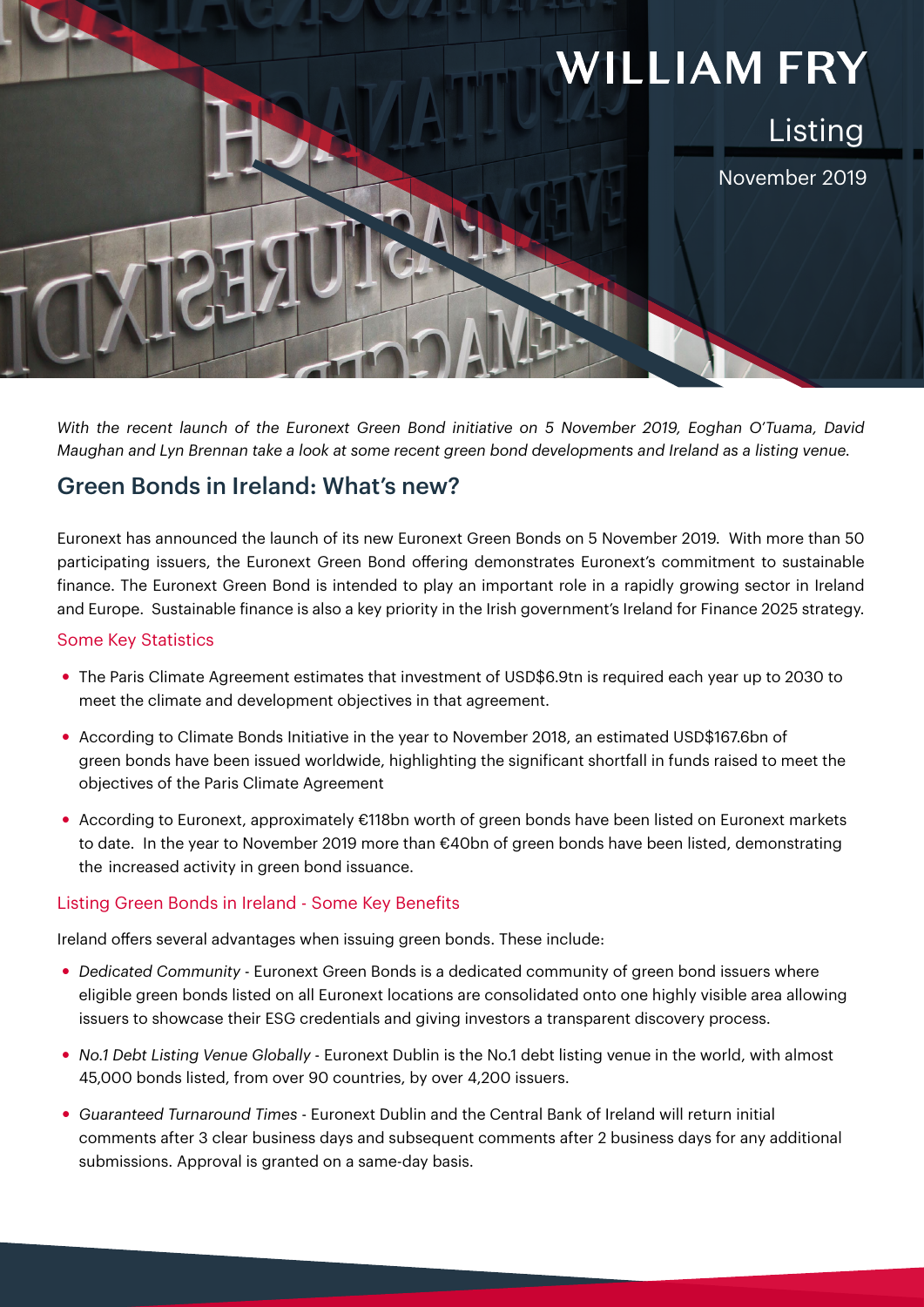- y *Withholding Tax Exemption*  listing on the Global Exchange Market (GEM) or the Regulated Market can facilitate the payment of interest being paid without any withholding tax by relying on the quoted Eurobond exemption. A "quoted Eurobond" is defined as a security that is quoted on a recognised stock exchange andcarries a right to interest.
- y *No additional disclosure for Green bonds -* It should be noted that when listing a green bond there are no additional disclosure requirements to be satisfied for a bond to be considered 'green'.

#### Who are the participating Euronext Green Bond issuers?

There are a wide variety of green bonds included in the Euronext Green Bond offering:

- y *Financial Institutions:* Skandinaviska Enskilda Banken AB; ABN Amro Bank N.V.; BBVA, Banco Santander, Bank of China Ltd Paris Branchand Danske Bank
- **Export credit Corporations: Swedish Export Credit Corporation**
- y *Renewable Energy Firms:* Celeo Redes Operacion Chile S.A., Tennet Holding B.V.
- y *Electricity Providers:* ESB Finance; EDP (Portugal's first ever green bond); CGNPC International Limited (a subsidiary of China General Nuclear Power Corporation) andENEL Finance International N.V.
- y *Wind Turbine Manufacturers:* ACS Servicios Comunicaciones y Energía

#### William Fry – Full-Service Law Firm

As well as providing dedicated listing services to our clients, William Fry is a top-tier full-service law firm, the only Irish firm offering all the following services:

- Debt Capital Markets Department our established DCM team has considerable experience in every aspect of the debt capital markets, including green bonds
- William Fry Tax Advisors provides bespoke integrated tax advice worldwide and is the only Irish member of the Taxand network
- y Company secretarial services our dedicated company secretarial department provides all relevant services in an expert and responsive manner, from incorporating companies to ongoing company secretarial services.